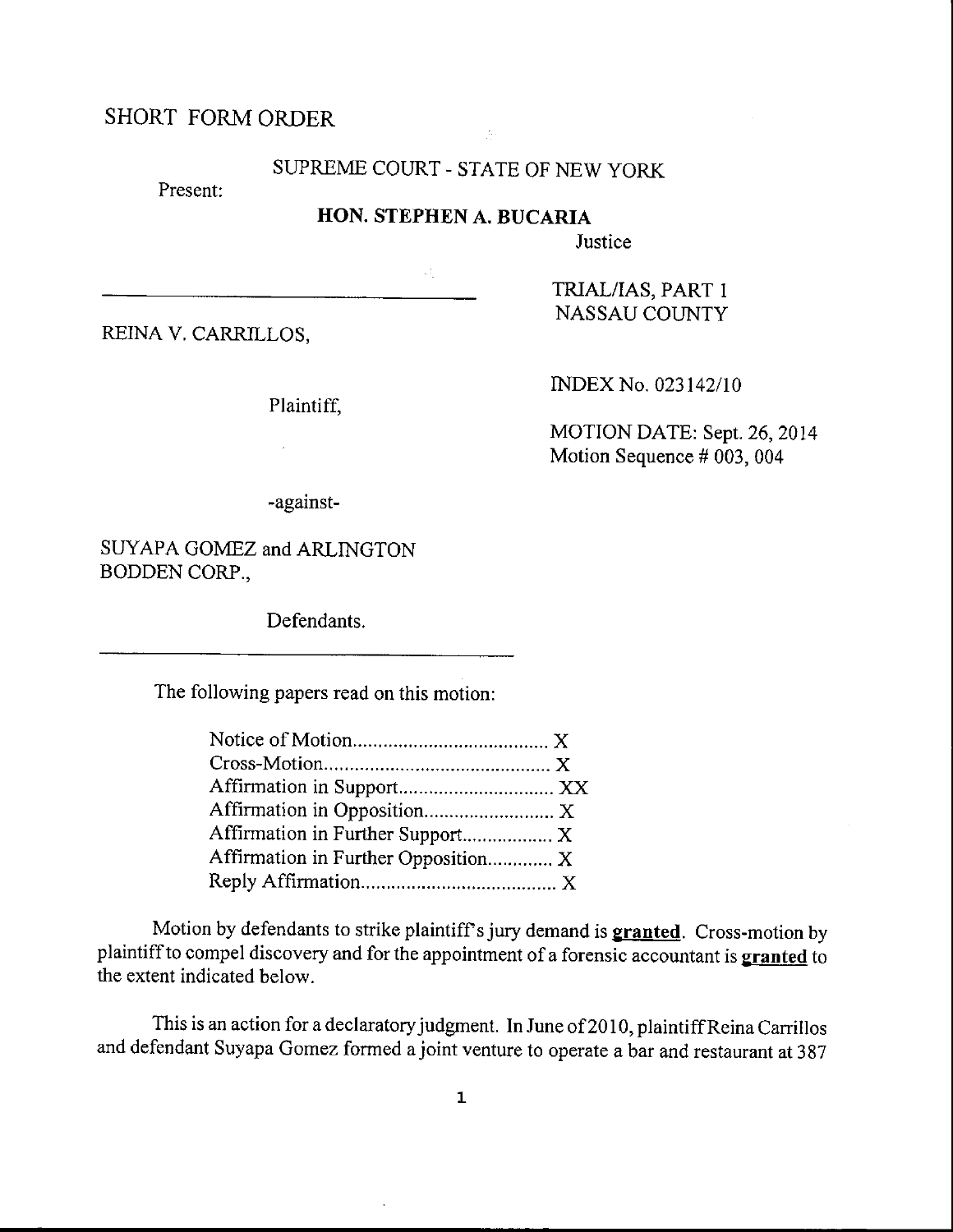### CARRILLOS v GOMEZ, et al

Fulton Avenue in Hempstead. Plaintiff alleges that the parties agreed that they would lease the bar and that a corporation to be 50 % owned by each of them, defendant Arlington Bodden Corp., would be the tenant. The bar opened for business in November 2010 under the name of Gusto Latino Bar & Restaurant, but a dispute soon arose between the parties.

This action was commenced on December 17, 2010. Plaintiff seeks a declaratory judgment that she is a 50 % shareholder of Arlington Bodden and an accounting with respect to the affairs of the corporation.

While Gomez does not dispute forming a joint venture with plaintiff, Gomez asserts that she was to be the majority shareholder with a 60 % interest in the corporation. The liquor license application, tax forms, and other documents show Carillos as a 50 % However, Gomez asserts that these documents were prepared by the shareholder. corporation's attorney, Lawrence Goldstein, without Gomez' knowledge and in violation of Goldstein's professional obligation. On March 4, 2013, plaintiff filed a note of issue and demanded a jury trial.

In order to determine whether a jury trial is available in a declaratory judgment action, the court must examine what traditional common law action would most likely have been used to present the claim had declaratory judgment not been created by the legislature (Strachman v Palestinian Authority, 73 AD3d 124, 127 [1st Dept 2010]). Had declaratory judgment not been available, plaintiff would most likely have sought the remedy which she actually seeks in the present case, an accounting. Since accounting is an equitable remedy, it does not entitle plaintiff to a jury trial. Accordingly, defendants' motion to strike plaintiff's jury trial demand is **granted**.

Plaintiff cross-moves to compel discovery of financial information concerning Arlington Bodden, including monies received since defendant's deposition on July 8, 2012. Since the obligation of discovery is on-going, plaintiff's motion to compel discovery is granted. Defendants shall produce all financial records of Arlington Bodden, to the extent not previously produced, within 15 days of the date of entry of this order.

Plaintiff further requests the appointment of a forensic accountant to report on the issue of valuation on the ground that plaintiff's expert has taken seriously ill and is unable to complete the assignment.

"[C]ourts are generally loath to intercede in squabbles between partners that result in piece-meal adjudications, preferring that partners either settle their own differences amicably